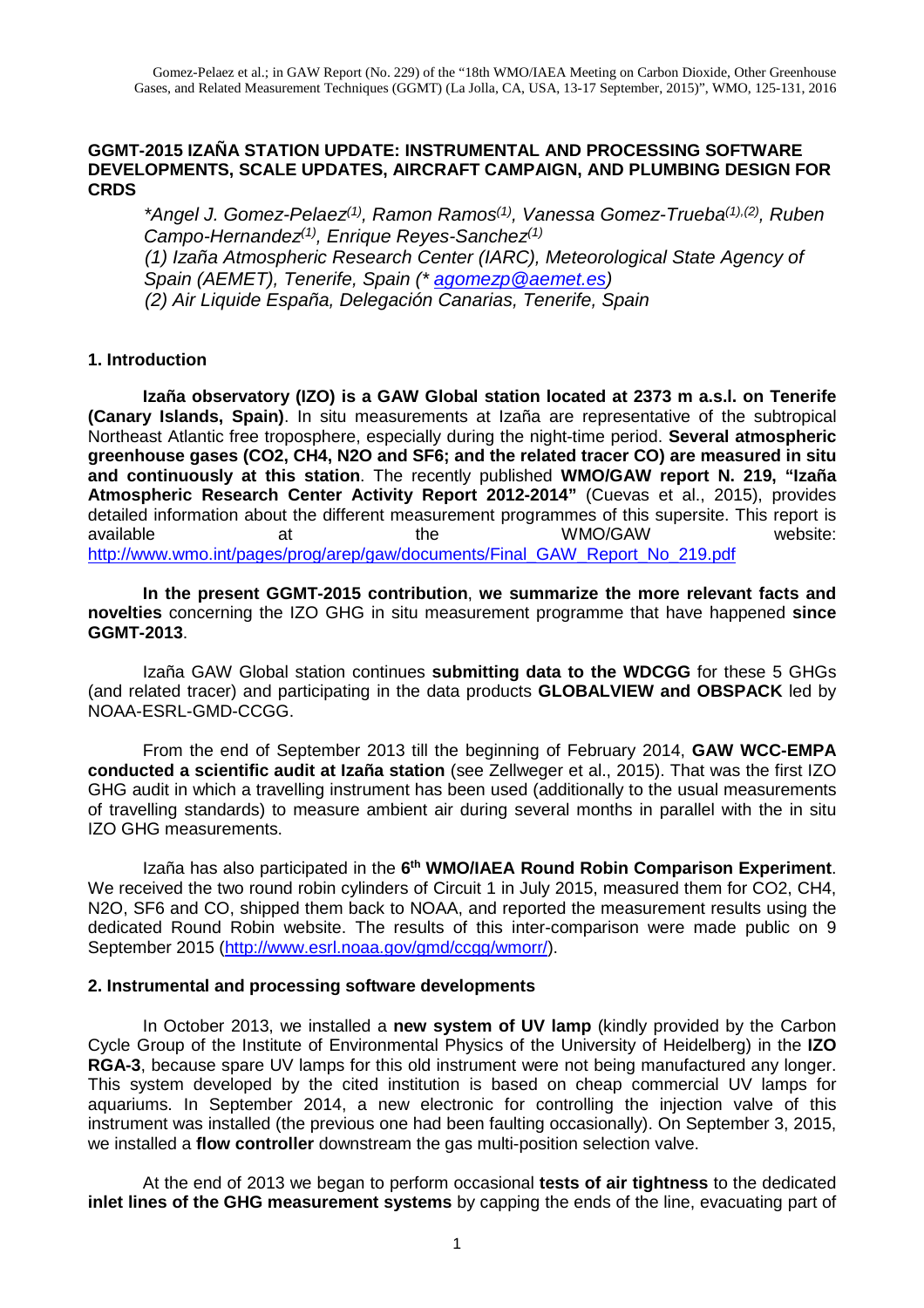the air inside of the line and measuring the subsequent pressure increase rate. In May 2014, 7 micrometre **filters** were installed in all the dedicated inlet lines of the GHG measurement systems. In 2014, permanent **vents** were introduced downstream of all the pumps (to decrease the pump downstream pressure). In May 2014, we installed a system to evaporate quickly (by continuous high flow-rate flushing, using pumped free troposphere air) all the liquid water content of the flasks not being used at a given moment by the cryocoolers. In February 2015, electronic pressure sensors were installed in those vents and electronic temperature sensors were installed in the cryocooled baths (additionally to the thermometer used by the control system of each cryocooler) and in the ambient air of the two IZO GHG labs, and all their measurements acquired (still under development).

In December 2013, IZO was severely hit by lightning associated to severe thunderstorms. The **IZO GC-FID Dani was damaged**. The IZO GC-FID Varian has been our primary CH4 instrument since January 2014. During the first half of 2014 **we** repaired the GC Dani and **introduced many changes in it**: 1) use of a stainless steel dedicated ambient inlet line; 2) the carrier gas is N2 (instead of the synthetic air historically used at IZO); 3) a new injection valve was installed (Valco); 4) column oven at 69 ºC; 5) installation of a flow controller downstream the gas multi-position selection valve; 6) installation of a permanent vent downstream the dedicated pump and a low-flow vent downstream the dedicated cryotrap (and equalization of sample loop flushing times); and 7) substitution of the acquisition shielded wire.

At the beginning of February 2014, the **IZO NDIR Li-7000 broke down** (IZO primary CO2 instrument). We sent it to Germany for being repaired. From that date till middle May 2014, the IZO NDIR Li-6252 was used as IZO primary CO2 instrument. **When** the Li-7000 **returned repaired** (beginning of May 2014), **we introduced some changes** in its inlet system: 1) a vent was installed downstream of the dedicated pump and we removed the two solenoid valves of the ambient air inlet (V0 and V1 of Figure 1 of Gomez-Pelaez et al., 2011) and connected this line to a port of the MPV and the MFC1 to the outlet port of the MPV (the notation follows the cited figure); 2) after that date the data processing software discards 6 minutes of ambient air measurement every hour just after the measurement of the working standards (while the flask of the cryocooler is flushed). The same changes were applied to the Li-6252 measurement system on June 4, 2014.

During the first half of 2014 we introduced some **changes in the IZO GC-FID-ECD Varian**: 1) at the beginning of February 2014, a permanent vent downstream of the dedicated pump and a low-flow vent downstream of the dedicated cryotrap (and equalization of sample loop flushing times) were installed; 2) in June 2014, we installed a new sample-loop selection valve (of rotary type) instead of the 3-way solenoid valve that had been used previously (valve V4 of Figure 1 of Gomez-Pelaez et al., 2009), and two independent flow controllers downstream of the two outlets of this selection valve (instead of the previously used unique flow controller upstream of this valve).

**We have developed software in Fortran 90 to process approximately in quasi-real time the raw data to obtain provisional mole fractions** for the NDIR Li-6252, GC-ECD and RGA-3 (for the rest of the IZO GHG instruments such software was developed some years ago). We have developed scripts to load such quasi-real time data into a database **and** then such data **is graphically showed in IZO intranet pages** for early internal diagnostic (still under development).

**We have developed software in Fortran 90 to compute very accurately ambient air mole fraction** from raw data and the hierarchy of calibrations, **for the IZO secondary CO2** measurement system (based on a Li-6252, which was temporarily the IZO CO2 primary system during most of the first half of 2014) **and for the IZO GC-FID Varian measurement system** (this system has been the primary system for IZO CH4 since January 2014). The ambient air processing data scheme used for the IZO Li-6252 is very similar to that previously developed for the Li-7000 (described in Section 2 of Gomez-Pelaez et al., 2011). Also**, some small refinements have been introduced in the** cited **Li-7000 ambient air processing software** (i.e., for the mean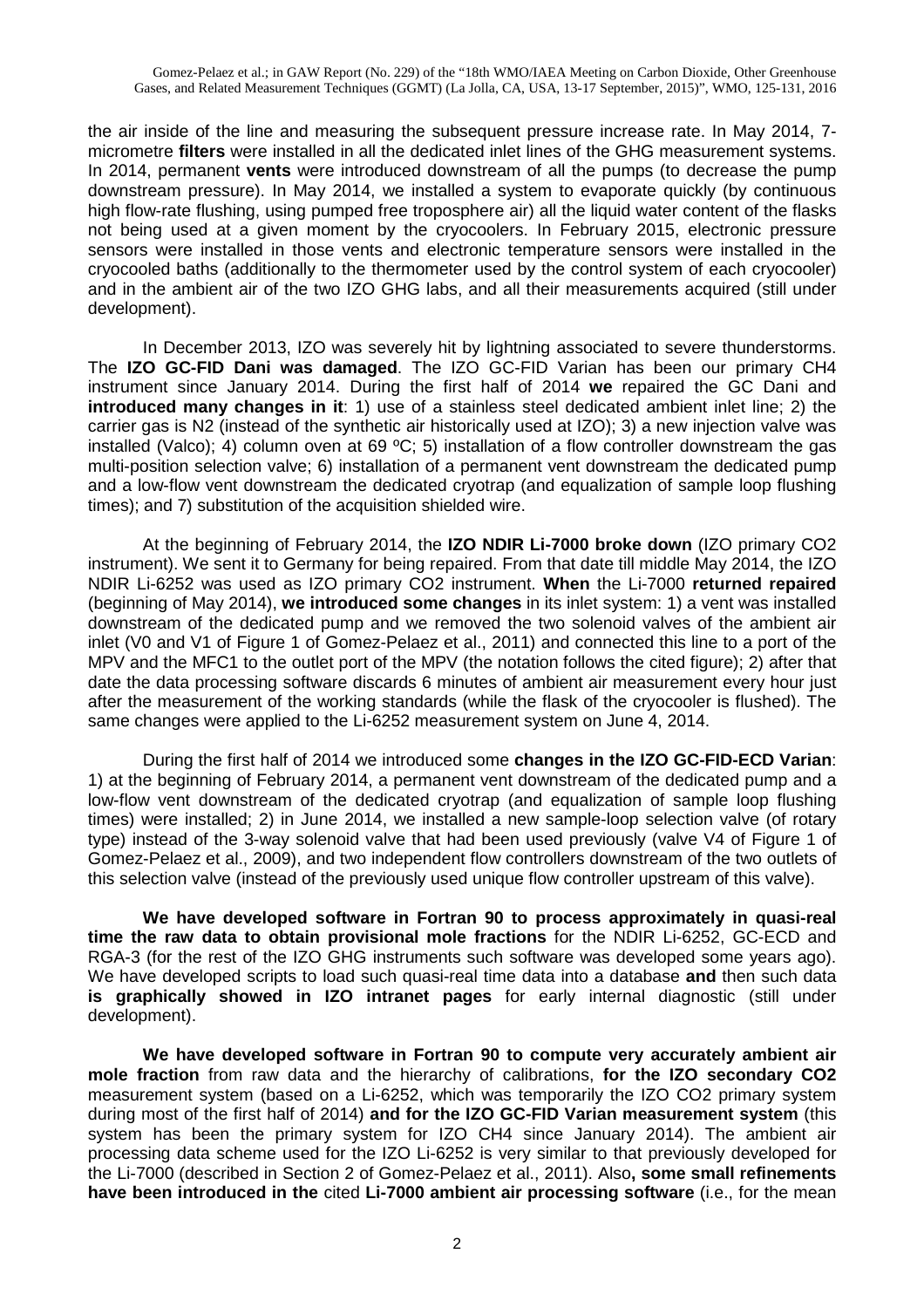parameters <a3/a2> and <a4> used in Eq. 2 of Gomez-Pelaez et al., 2011, the computation of the former is now performed dividing in -time interval- subsets the global set of calibrations –a different mean is used for each time interval-, whereas the later parameter is now considered as linearly dependent on temperature; small increase of the time period of ambient air measurement discarding every hour just after the measurement of the working standards,…).

**We are purchasing the necessary material to introduce improvements in the dedicated inlet lines**: 1) back-pressure regulators for the vents located downstream the pumps and rotameters for those vents; 2) needle valves to be used in low flow vents to be installed downstream the cryotraps; 3) glass flask cryotraps with Ultra-Torr connections; 4) secondary small stainless steel traps; 5) hermetic plugs for unused ports of the rotary Valco valves; 6) additional filters; and 7) high quality tubing for building GC sample loops.

## **3. Scale updates, recalibration of IZO laboratory standards at GAW CCL (NOAA), and accounting for the drift of one of the IZO CO laboratory standards**

**Table 1 shows the set of laboratory standards** (prepared and calibrated by GAW CCLs) **used currently as IZO "primaries"**. All of them have been **recalibrated at NOAA during the second half of 2014 and the first half of 2015** (sent in two independent shipments not overlapping in time). However, one of the N2O/SF6 standards was purchased in 2014 (that written using underlined cursive in the table). **None of IZO laboratory standards have** significantly (in the statistical sense) **drifted along years, except one of the CO laboratory standards**.

| <b>Molecule</b> | <b>Number of</b><br>standards and<br>serial numbers                  | ¿Statistically<br>significant<br>drift? | <b>Current scale</b><br>used at IZO for<br>in situ ambient<br>measurements | <b>Period of in situ</b><br>ambient<br>measurements |
|-----------------|----------------------------------------------------------------------|-----------------------------------------|----------------------------------------------------------------------------|-----------------------------------------------------|
| CO <sub>2</sub> | (CA06905,<br>6<br>CA07421, CA02839,<br>CA07969, CA06817,<br>CA06800) | <b>NO</b>                               | WMO X2007 *                                                                | 1984-present                                        |
| CH <sub>4</sub> | 3 (CA08201,<br>CA06930, CA06932)                                     | <b>NO</b>                               | <b>NOAA-2004</b>                                                           | 1984-present <sup>+</sup>                           |
| <b>N2O</b>      | 6 (CA06739,<br>CA06970, CA08203,<br>CA06996, CA06964,<br>CB10914)    | <b>NO</b>                               | NOAA-2006A*                                                                | 2007-present                                        |
| SF <sub>6</sub> | (CA06739,<br>6<br>CA06970, CA08203,<br>CA06996, CA06964,<br>CB10914) | <b>NO</b>                               | WMO X2014 *                                                                | 2007-present                                        |
| $\mathbf{co}$   | (CA06768,<br>5<br>CA06946, CA06988,<br>CA06968, CA06978)             | <b>NO except</b><br><b>CA06946</b>      | <b>WMO X2004</b>                                                           | 2008-present <sup>++</sup>                          |

**Table 1 – Set of laboratory standards used currently as IZO "primaries" for the different greenhouse gases (and carbon monoxide), drift assessment, current scale for ambient measurements, and period of in situ ambient air measurements. A red asterisk means that this scale has been implemented by us at IZO in 2015 in the way described in the main text. Note + : the data submitted to the WDCGG for the year 2014 has been obtained using a Varian-3800 GC-FID (for the previous year a Dani-3800 GC-FID was used). Note ++ : in 2015 the full CO time series has been reprocessed (and resubmitted to the WDCGG) taking into account the drift of one of the laboratory standards and the IZO internal recalibrations of the standards used in 2008.** 

**A scale with a red asterisk means that this scale (the latest released by GAW CCL for this gas) has been implemented by us at IZO in 2015**, in the way described as follows: 1) the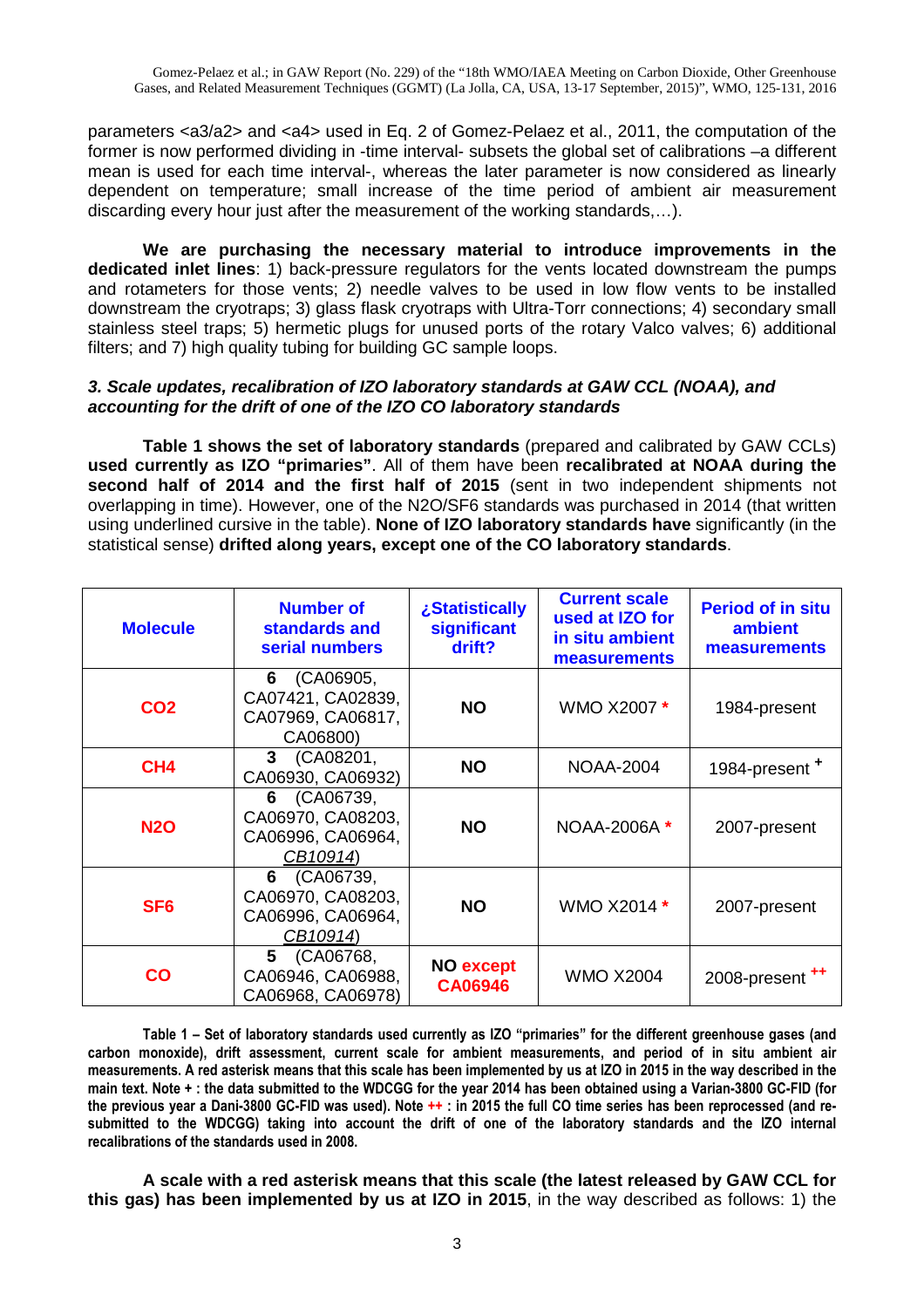mole fraction of each laboratory standard in this new WMO scale has been assigned as the mean (weighted in reproducibility in case the reproducibility of the GAW CCL has changed significantly along the years) of the CCL calibrations for such standard (for CO2, we have also taken into account the internal re-calibrations of old laboratory standards against our current laboratory standards); 2) all the previous IZO instrumental and working standard calibrations have been reprocessed taking into account the new mole fractions assigned to the IZO laboratory standards; 3) **all the previous ambient air measurements have been re-evaluated** using the new time series of instrumental responses and working standard mole fraction assignments, **and resubmitted to the WDCGG** (for CO2, this process has been performed only for the data period 2007-present).

Concerning **the CO drifting standard (CA06946)**, there is a statistically significant difference between the re-calibration performed by the CCL during the second half of 2014 and the original calibration performed by CCL at the beginning of 2006. However, the CO calibration results are provided by the CCL at present in the WMO X2014 scale. This scale has still unresolved problems of stability, and it is not recommended yet to perform the change to this new scale. Therefore, we have proceeded as follows for determining the drift rate of the drifting standard: 1) we continue using the original mole fractions for the 4 no-drifting standards (in scale X2004); 2) we have reprocessed all the previous IZO RGA-3 CO calibrations using the set of 4 no-drifting standards as calibration standards and the drifting standard as tank being calibrated in such calibrations. See the increment of mole fraction –above the original value assigned by the CCLobtained for that standard along its lifetime in Figure 1. This figure also shows the least-square fit of these calibration results to a linear drift in time, the equation of such straight line and the coefficient of determination  $(R^2)$  of the fit. The drift rate of this laboratory standard is equal to 0.489 ppb/year. This result is consistent with the provisional re-calibration result obtained by the CCL.



**Figure 1 – Increment of mole fraction –above the original value assigned by the CCL- obtained for the IZO CO laboratory standard CA06946 along its lifetime from the bi-weekly RGA-3 calibrations performed at IZO (using as calibrators the 4 other non-drifting IZO CO laboratory standards).** 

**The combined impact** (new value minus old value; in absolute value) **of the scale updates** we have recently implemented **as well as** of the internal recalibrations of old laboratory standards, drift in one CO laboratory standard, slight data processing software modifications… **on the** new IZO CO2, N2O, SF6 and CO **time series re-submitted to the WDCGG** is: <= 0.04 ppm for CO2,  $\leq$  1.4 ppb for CO,  $\leq$  0.11 ppb for N2O, and  $\leq$  0.012 ppt for SF6 (where we have compared the monthly means to quantify the impact).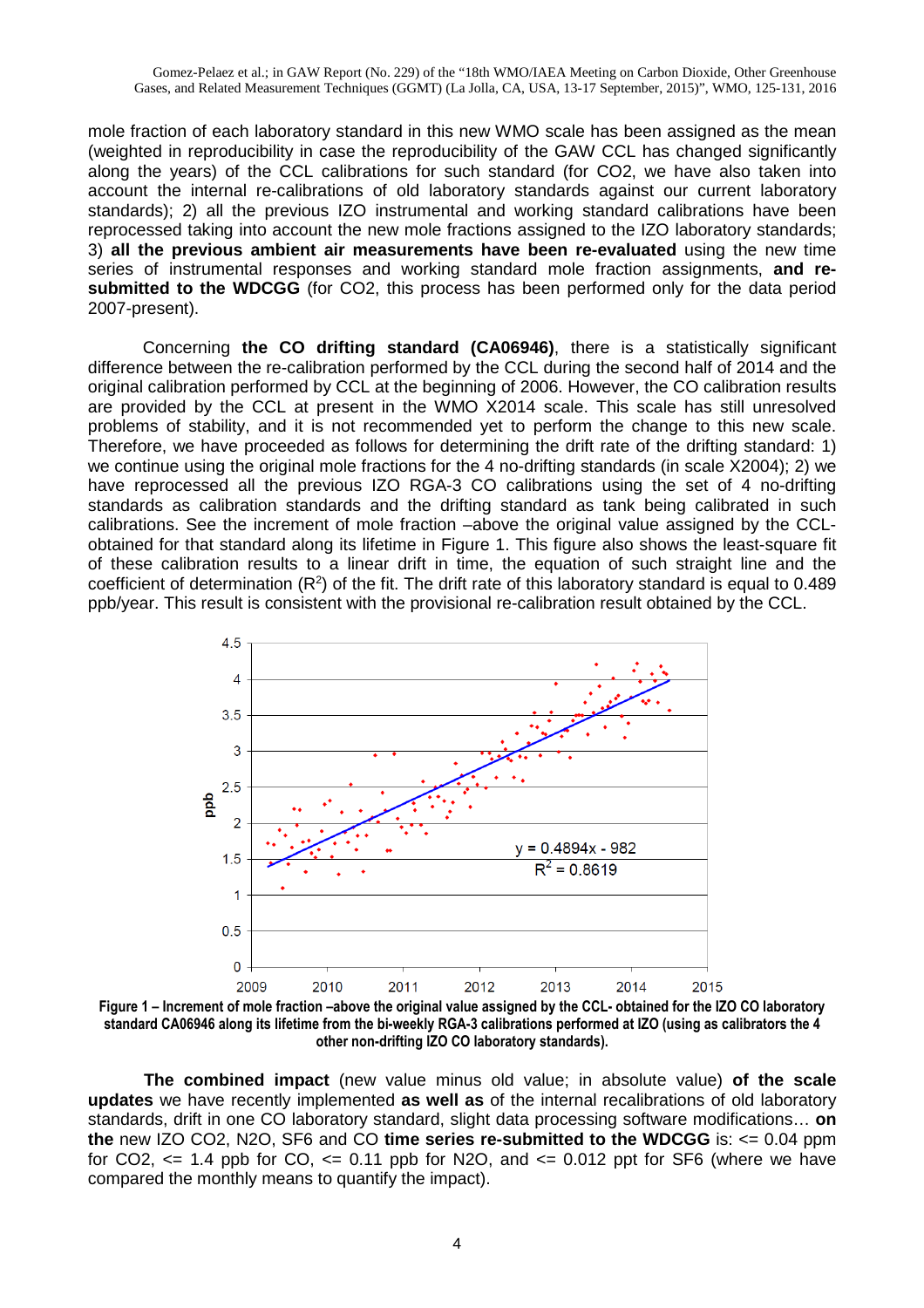We add here **a note concerning the CO working standards used at Izaña observatory** (we fill and calibrate at IZO all the working standards used) **to complement** what was exposed in the first paragraph of page 790 of **Gomez-Pelaez et al. 2013**. We use 20-L cylinders obtained from Air Liquide Spain to contain the working standards of CO2, CH4, N2O, SF6 and CO. If we find that a CO2 working standard drifts too much along its lifetime of several months (i.e., total drift larger than 0.2 ppm), then, in the following, the corresponding cylinder is only used to create CO working standards (because the laboratory relative compatibility required by GAW for CO is much less stringent than for the greenhouse gases measured at IZO). Therefore, at IZO, the CO working standards are contained in the worst behaved IZO cylinders.

## **4. Aircraft campaign**

After GGMT-2013 we finished adapting the IZO GHG in situ measurement systems to be able to measure also discrete samples collected on board aircrafts using a quasi automatic sampler (a Programmable Compressor Package –PCP- with a Programmable Flask Package – PFP-, both designed and routinely used by NOAA-ESRL-GMD-CCGG) and tested the sample extraction, distribution and measurement system. We participated in the MUSICA (project led by the Karlsruhe Institute of Technology) – AMISOC (project led by the National Institute of Aerospace Technique of Spain –INTA-) aircraft campaign: 7 scientific flights (using the INTA's research aircraft C-212) were carried out between 21th July and 1st August 2013 above the ocean to the south of IZO, freighting on board instrumentation of both projects (for the measurement of isotopes in water vapour and of aerosols).

We took the opportunity to install on board this aircraft by first time our quasi automatic air sampler (see Figure 2). In each flight, the sampler was used to take twelve air samples from different altitudes uniformly distributed from the 150 metres to the 6500 metres altitude levels. The greenhouse gases content of these samples was analysed latter at Izaña Observatory. We plan to publish a paper about these measurements in the near future.



**Figure 2 – Left picture: quasi automatic air sampler installed on board the INTA´s aircraft. Right picture: group picture (crew and some of the technicians and scientists involved in this campaign) and aircraft.**

# **5. Plumbing design for CRDS**

We are purchasing a GHG CRDS for IZO. **Figure 3 shows a schematic of the plumbing design we have developed for the GHG CRDS we are going to install at IZO, which takes advantage of the fact that there are technical personnel at the station everyday**. We are going to **partially dry** the ambient air to be analysed by **using a flask immersed in a cold bath** (at around -30ºC). Two ambient inlets will be used for the CRDS: 1) one coming from one of the two IZO general inlets, and 2) a dedicated Synflex 1300 3/8" O.D. line coming from the top of the IZO tower. The CRDS lines coming from the IZO general inlet manifold and from the CRDS dedicated-inlet tee will be 1/4" O.D. There will be a cryocooled flask (with Ultra-Torr connections) for each of these lines. A solenoid 3-way valve will select the line in use (there will be alternation).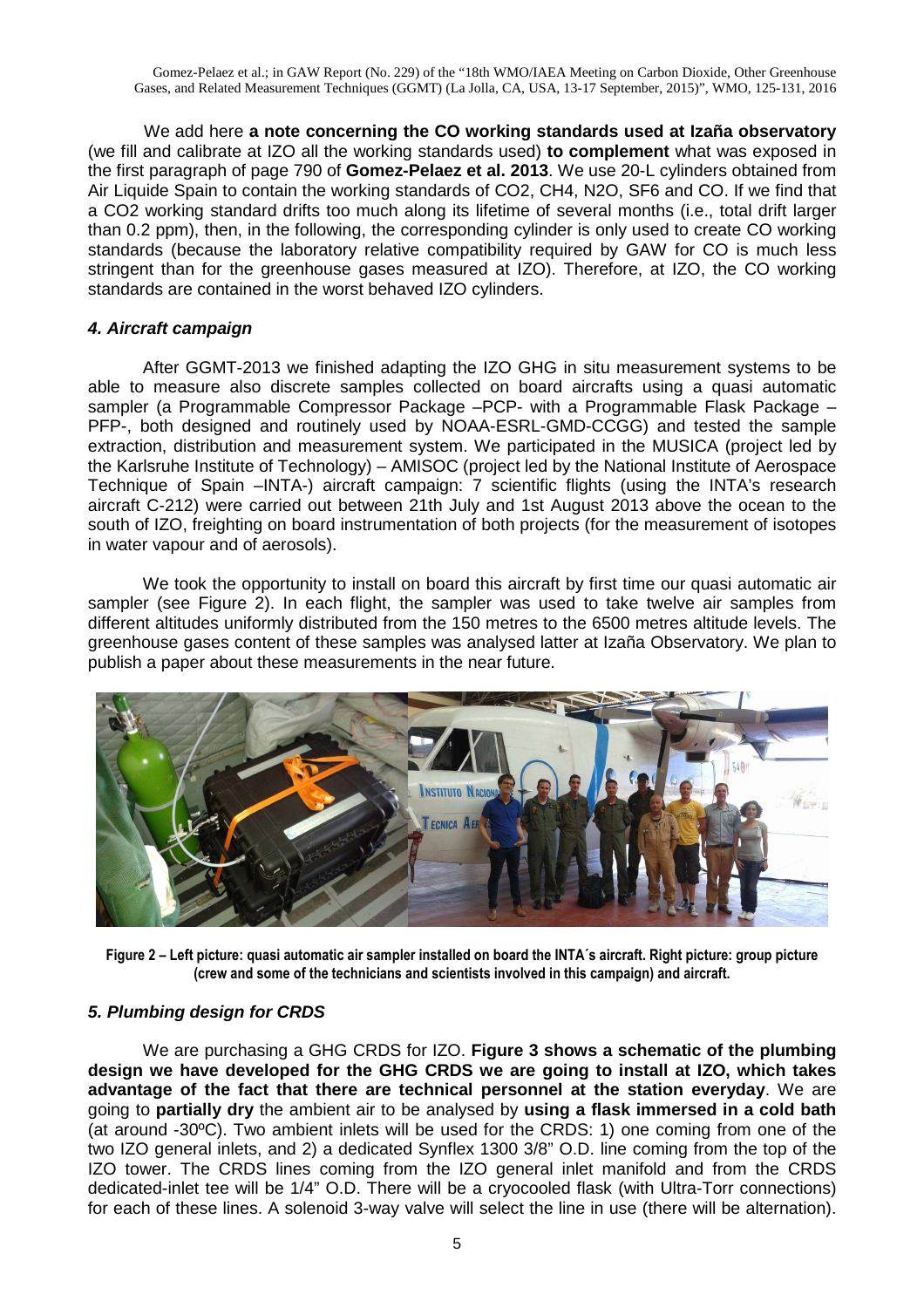The laboratory standards and target gases will be connected to a rotary multi-position valve (MPV). **The laboratory standard cylinder valves will be usually close and only opened when performing a calibration** (this is probably beneficial to keep the mole fractions of the laboratory standards stable). The purpose of the solenoid valve located downstream of the MPV is to vent the gas coming from flushing the laboratory standard regulators before starting a calibration. In order to **get the same pressure in the inlet of the CRDS when measuring standards and ambient air, a needle valve will be used to decrease the pressure of the gas** coming from the MPV. In order to minimize the difference between the ambient pressure and the inlet pressure at the opening of the CRDS when measuring ambient air, a 3/8" O.D. Synflex 1300 line will be used for the CRDS dedicated inlet (with a length of around 25 metres). Anyway, the water vapour corrections will be determined using the water drop method (the error of these corrections will be negligible since ambient air will be quite dry after flowing through the cryotrap).



**Figure 3 – Schematic of the plumbing design we have developed to install a CRDS next year at IZO.**

### **References**

- Cuevas, E., Milford, C., Bustos, J. J., del Campo-Hernández, R., García, O. E., García, R. D., Gómez-Peláez, A. J., Ramos, R., Redondas, A., Reyes, E., Rodríguez, S., Romero-Campos, P. M., Schneider, M., Belmonte, J., Gil-Ojeda, M., Almansa, F., Alonso-Pérez, S., Barreto, A., González-Morales, Y., Guirado-Fuentes, C., López-Solano, C., Afonso, S., Bayo, C., Berjón, A., Bethencourt, J., Camino, C., Carreño, V., Castro, N. J., Cruz, A. M., Damas, M., De Ory-Ajamil, F., García, M. I., Fernández-de Mesa, C. M., González, Y., Hernández, C., Hernández, Y., Hernández, M. A., Hernández-Cruz, B., Jover, M., Kühl, S. O., López-Fernández, R., López-Solano, J., Peris, A., Rodríguez-Franco, J. J., Sálamo, C., Sepúlveda, E. and Sierra, M.: Izaña Atmospheric Research Center Activity Report 2012-2014. (Eds. Cuevas, E., Milford, C. and Tarasova, O.), State Meteorological Agency (AEMET), Madrid, Spain and World Meteorological Organization, Geneva, Switzerland, NIPO: 281-15-004-2, WMO/GAW Report No. 219, 2015.
- Gomez-Pelaez, A.J., Ramos, R., "Installation of a new gas chromatograph at Izaña GAW station (Spain) to measure CH4, N2O, and SF6" in GAW Report (No. 186) of the "14th WMO/IAEA meeting of experts on Carbon dioxide, other greenhouse gases, and related tracers measurement techniques (Helsinki, Finland, 10-13 September 2007)", edited by Tuomas Laurila, World Meteorological Organization (TD No. 1487), Geneva, Switzerland, 55-59, 2009